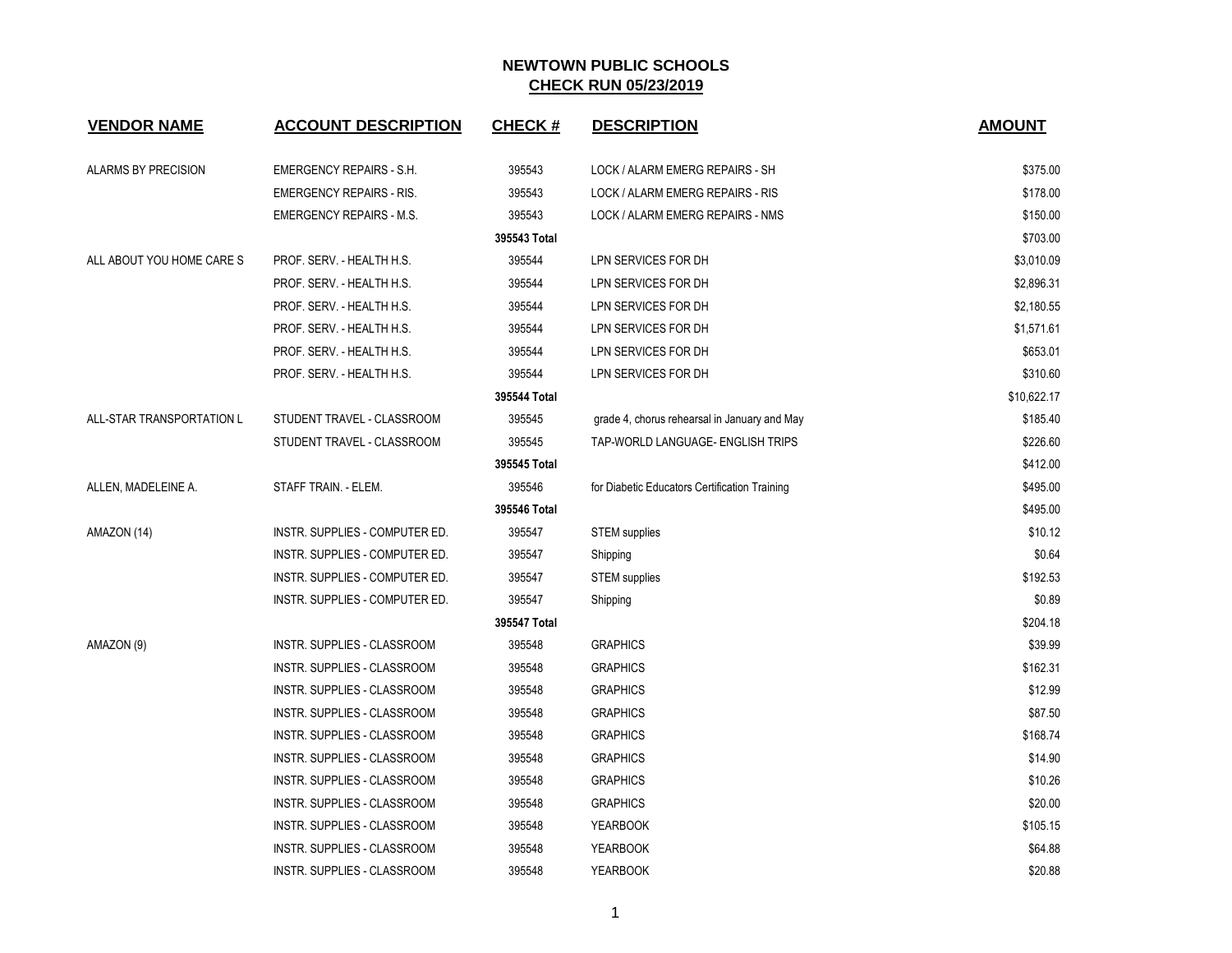| <b>VENDOR NAME</b> | <b>ACCOUNT DESCRIPTION</b>      | CHECK $#$ | <b>DESCRIPTION</b>         | <b>AMOUNT</b> |
|--------------------|---------------------------------|-----------|----------------------------|---------------|
| AMAZON (9)         | INSTR. SUPPLIES - CLASSROOM     | 395548    | <b>YEARBOOK</b>            | \$95.88       |
|                    | INSTR. SUPPLIES - CLASSROOM     | 395548    | HEMMA                      | \$13.99       |
|                    | INSTR. SUPPLIES - CLASSROOM     | 395548    | <b>YEARBOOK</b>            | \$267.99      |
|                    | INSTR. SUPPLIES - CLASSROOM     | 395548    | YEARBOOK                   | \$39.99       |
|                    | INSTR. SUPPLIES - CLASSROOM     | 395548    | <b>YEARBOOK</b>            | \$111.72      |
|                    | INSTR. SUPPLIES - CLASSROOM     | 395548    | <b>YEARBOOK</b>            | \$124.34      |
|                    | INSTR. SUPPLIES - CLASSROOM     | 395548    | <b>HEMMA</b>               | \$14.90       |
|                    | INSTR. SUPPLIES - CLASSROOM     | 395548    | <b>GREENHOUSE</b>          | \$49.36       |
|                    | INSTR. SUPPLIES - CLASSROOM     | 395548    | <b>GREENHOUSE</b>          | \$209.45      |
|                    | INSTR. SUPPLIES - CLASSROOM     | 395548    | <b>GREENHOUSE</b>          | \$47.01       |
|                    | INSTR. SUPPLIES - CLASSROOM     | 395548    | <b>GREENHOUSE</b>          | (\$14.95)     |
|                    | INSTR. SUPPLIES - CLASSROOM     | 395548    | <b>GREENHOUSE</b>          | \$29.95       |
|                    | INSTR. SUPPLIES - CLASSROOM     | 395548    | <b>GREENHOUSE</b>          | \$61.36       |
|                    | INSTR. SUPPLIES - CLASSROOM     | 395548    | SAAD                       | \$51.99       |
|                    | INSTR. SUPPLIES - CLASSROOM     | 395548    | SAAD                       | \$21.32       |
|                    | INSTR. SUPPLIES - CLASSROOM     | 395548    | NEWTEK                     | \$17.28       |
|                    | INSTR. SUPPLIES - CLASSROOM     | 395548    | PEER LEADERSHIP            | \$39.99       |
|                    | INSTR. SUPPLIES - CLASSROOM     | 395548    | <b>HEMMA</b>               | (\$19.90)     |
|                    | OTHER SUPPLIES - STAFF DEVELOP. | 395548    | CLASSROOM SUPPLIES (92007) | \$80.40       |
|                    | OFF. SUPPLIES - ADMIN.          | 395548    | <b>SUPPLIES</b>            | \$79.97       |
|                    | OFF. SUPPLIES - ADMIN.          | 395548    | <b>SUPPLIES</b>            | \$147.36      |
|                    | OFF. SUPPLIES - ADMIN.          | 395548    | <b>SUPPLIES</b>            | \$34.44       |
|                    | OFF. SUPPLIES - ADMIN.          | 395548    | <b>SUPPLIES</b>            | \$10.99       |
|                    | OFF. SUPPLIES - ADMIN.          | 395548    | <b>SUPPLIES</b>            | \$6.95        |
|                    | OFF. SUPPLIES - ADMIN.          | 395548    | <b>SUPPLIES</b>            | \$81.54       |
|                    | OFF. SUPPLIES - ADMIN.          | 395548    | <b>SUPPLIES</b>            | \$142.50      |
|                    | OFF. SUPPLIES - ADMIN.          | 395548    | <b>SUPPLIES</b>            | \$23.99       |
|                    | OFF. SUPPLIES - ADMIN.          | 395548    | <b>SUPPLIES</b>            | \$109.37      |
|                    | OFF. SUPPLIES - ADMIN.          | 395548    | <b>SUPPLIES</b>            | \$165.91      |
|                    | OFF. SUPPLIES - ADMIN.          | 395548    | <b>SUPPLIES</b>            | \$1,550.00    |
|                    | OFF. SUPPLIES - ADMIN.          | 395548    | <b>SUPPLIES</b>            | \$55.35       |
|                    | STAFF TRAIN. - CLASSROOM        | 395548    | <b>SUMMER READING</b>      | \$6.97        |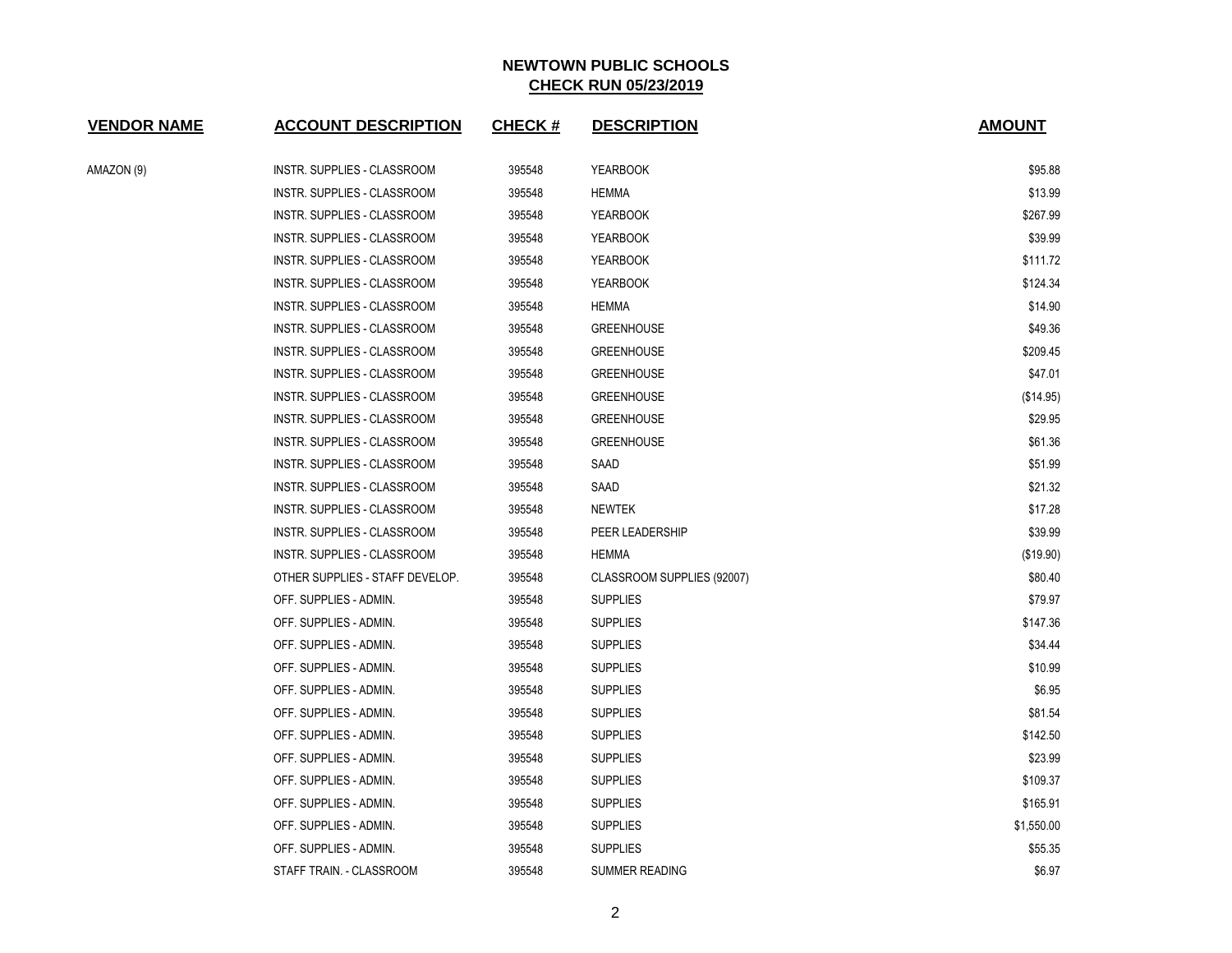| <b>VENDOR NAME</b> | <b>ACCOUNT DESCRIPTION</b>     | <b>CHECK#</b> | <b>DESCRIPTION</b>                                                   | <b>AMOUNT</b> |
|--------------------|--------------------------------|---------------|----------------------------------------------------------------------|---------------|
| AMAZON (9)         | STAFF TRAIN. - CLASSROOM       | 395548        | SUMMER READING                                                       | \$1,574.00    |
|                    | STAFF TRAIN. - CLASSROOM       | 395548        | SUMMER READING                                                       | \$2,100.54    |
|                    | STAFF TRAIN. - CLASSROOM       | 395548        | SUMMER READING                                                       | \$76.38       |
|                    | INSTR. SUPPLIES - GUIDANCE     | 395548        | <b>COUNSELOR WORKSHOP SUPPLIES</b>                                   | \$15.99       |
|                    | INSTR. SUPPLIES - TECH ED.     | 395548        | School Smart Butcher Kraft Paper Roll, 50 lb, 36 Inches x 1000 Feet  | \$12.49       |
|                    | INSTR. SUPPLIES - SOC. STUDIES | 395548        | (3) Instructional classroom podiums, AA batteries, AAA batteries     | (\$71.99)     |
|                    | INSTR. SUPPLIES - SOC. STUDIES | 395548        | (3) Instructional classroom podiums, AA batteries, AAA batteries     | \$212.37      |
|                    | INSTR. SUPPLIES - ENGLISH      | 395548        | The secret life of bees (18), The Invention of Wings (17), Vga cable | (\$113.40)    |
|                    | INSTR. SUPPLIES - SOC. STUDIES | 395548        | SS Dept supplies                                                     | \$62.81       |
|                    | INSTR. SUPPLIES - WORLD LANG.  | 395548        | <b>WL Dept supplies</b>                                              | \$121.44      |
|                    | INSTR. SUPPLIES - WORLD LANG.  | 395548        | <b>WL Dept supplies</b>                                              | \$12.95       |
|                    | INSTR. SUPPLIES - WORLD LANG.  | 395548        | <b>WL Dept supplies</b>                                              | \$41.67       |
|                    | INSTR. SUPPLIES - WORLD LANG.  | 395548        | <b>WL Dept supplies</b>                                              | \$15.23       |
|                    | INSTR. SUPPLIES - WORLD LANG.  | 395548        | <b>WL Dept supplies</b>                                              | \$5.43        |
|                    | INSTR. SUPPLIES - WORLD LANG.  | 395548        | <b>WL Dept supplies</b>                                              | \$48.68       |
|                    | INSTR. SUPPLIES - WORLD LANG.  | 395548        | <b>WL Dept supplies</b>                                              | \$79.99       |
|                    | INSTR. SUPPLIES - WORLD LANG.  | 395548        | <b>WL Dept supplies</b>                                              | \$42.55       |
|                    | INSTR. SUPPLIES - WORLD LANG.  | 395548        | <b>WL Dept supplies</b>                                              | \$225.96      |
|                    | INSTR. SUPPLIES - WORLD LANG.  | 395548        | <b>WL Dept supplies</b>                                              | \$159.98      |
|                    | INSTR. SUPPLIES - WORLD LANG.  | 395548        | <b>WL Dept supplies</b>                                              | \$42.23       |
|                    | INSTR. SUPPLIES - WORLD LANG.  | 395548        | <b>WL Dept supplies</b>                                              | \$12.99       |
|                    | INSTR. SUPPLIES - WORLD LANG.  | 395548        | <b>WL Dept supplies</b>                                              | \$73.49       |
|                    | INSTR. SUPPLIES - WORLD LANG.  | 395548        | <b>WL Dept supplies</b>                                              | \$78.99       |
|                    | INSTR. SUPPLIES - WORLD LANG.  | 395548        | <b>WL Dept supplies</b>                                              | \$46.94       |
|                    | INSTR. SUPPLIES - WORLD LANG.  | 395548        | <b>WL Dept supplies</b>                                              | \$37.88       |
|                    | INSTR. SUPPLIES - WORLD LANG.  | 395548        | <b>WL Dept supplies</b>                                              | \$73.89       |
|                    | INSTR. SUPPLIES - WORLD LANG.  | 395548        | <b>WL Dept supplies</b>                                              | \$38.98       |
|                    | INSTR. SUPPLIES - WORLD LANG.  | 395548        | <b>WL Dept supplies</b>                                              | \$69.20       |
|                    | SUPPLIES - LIBRARY             | 395548        | SUMMER READING                                                       | \$1,087.00    |
|                    | SUPPLIES - LIBRARY             | 395548        | <b>SUMMER READING</b>                                                | \$1,572.00    |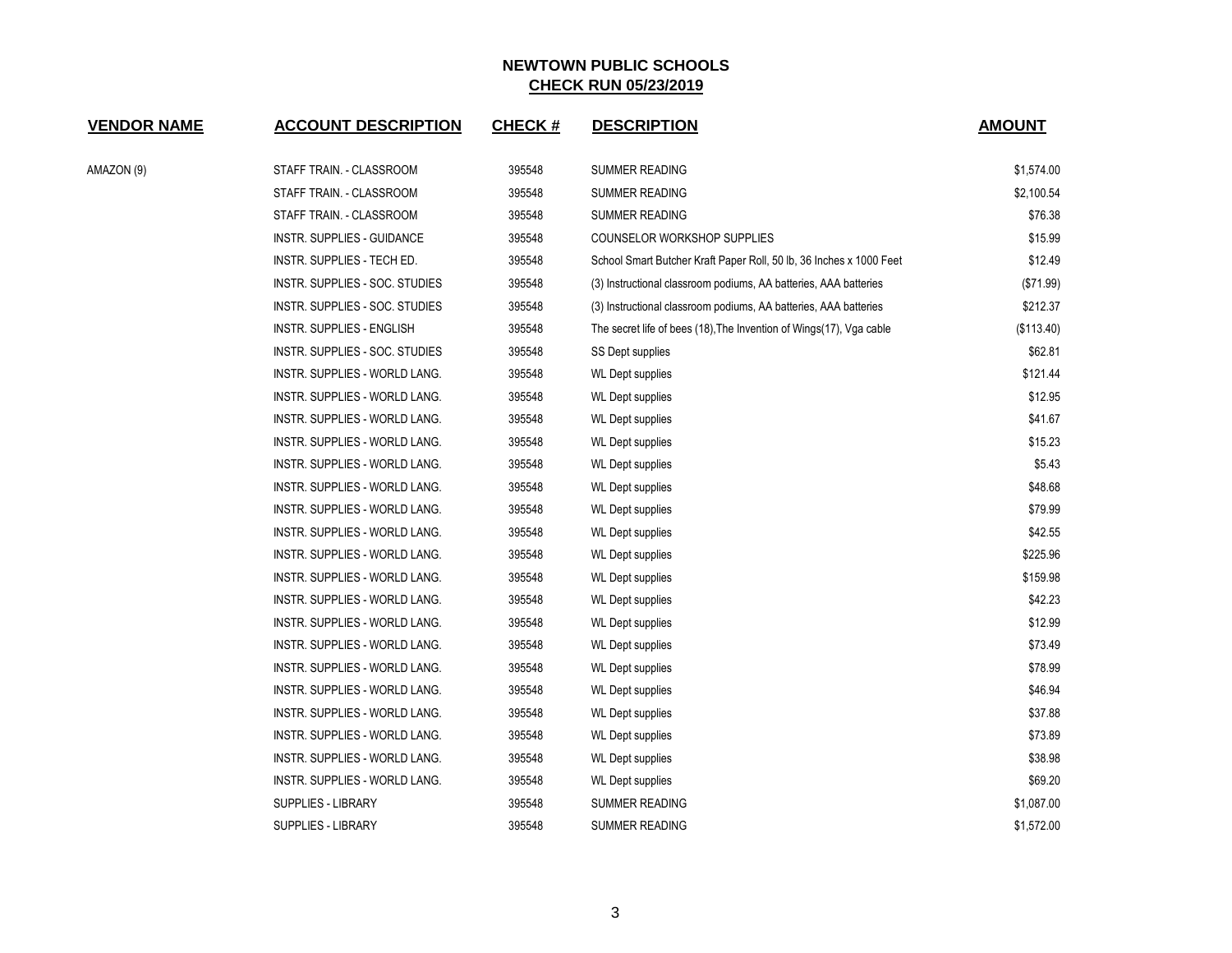| <b>VENDOR NAME</b>          | <b>ACCOUNT DESCRIPTION</b>       | <b>CHECK#</b> | <b>DESCRIPTION</b>                      | <b>AMOUNT</b> |
|-----------------------------|----------------------------------|---------------|-----------------------------------------|---------------|
| AMAZON (9)                  | <b>SUPPLIES - LIBRARY</b>        | 395548        | <b>SUMMER READING</b>                   | \$2,340.47    |
|                             | INSTR. SUPPLIES - GUIDANCE       | 395548        | PAPER GOODS                             | \$56.44       |
|                             | INSTR. SUPPLIES - GUIDANCE       | 395548        | PAPER GOODS                             | \$247.66      |
|                             |                                  | 395548 Total  |                                         | \$14,766.24   |
| AMERICAN RED CROSS          | STAFF TRAIN. - HEALTH ADMIN.     | 395549        | CPR/FIRST AID TRAING 2018/19            | \$297.00      |
|                             |                                  | 395549 Total  |                                         | \$297.00      |
| ARROW LINE PAINTING LLC     | <b>B&amp;G CONTRACTED SERV.</b>  | 395550        | PARKING LOT STRIPING HAW                | \$325.00      |
|                             |                                  | 395550 Total  |                                         | \$325.00      |
| ATG-CONNECTICUT INC         | INSTR. SUPPLIES - SP. ED. PREK-8 | 395551        | AS PER ATTACHED QUOTE                   | \$1,809.00    |
|                             |                                  | 395551 Total  |                                         | \$1,809.00    |
| AUTO HOME COMMERCIAL        | <b>EMERGENCY REPAIRS - M.S.</b>  | 395552        | PA SYSTEM / CLOCK REPAIRS - NMS         | \$1,450.30    |
|                             | <b>EMERGENCY REPAIRS - H.S.</b>  | 395552        | PA SYSTEM / CLOCK REPAIRS - NHS         | \$290.06      |
|                             |                                  | 395552 Total  |                                         | \$1,740.36    |
| AWARD EMBLEM MFG. CO        | CONTRACTED SERV. - CLASSRM       | 395553        | For student pins for moving up          | \$251.16      |
|                             |                                  | 395553 Total  |                                         | \$251.16      |
| BRAND, JOAN L.              | <b>TUTORS - HOMEBOUND</b>        | 395554        | PREPARATION SERV                        | \$190.00      |
|                             | <b>TUTORS - HOMEBOUND</b>        | 395554        | PREPARATION SERV                        | \$285.00      |
|                             |                                  | 395554 Total  |                                         | \$475.00      |
| <b>BROCKETT, EUGENIA</b>    | STAFF TRAVEL - PUPIL SERV.       | 395555        | travel 01/02/2019 - 01/31/2019          | \$37.99       |
|                             |                                  | 395555 Total  |                                         | \$37.99       |
| CHAINSAWS UNLIMITED.        | <b>REPAIRS - CUSTODIAL</b>       | 395556        | <b>CUST MACHINE REPAIR PARTS - HAWL</b> | \$96.90       |
|                             |                                  | 395556 Total  |                                         | \$96.90       |
| <b>CHARTER COMMUNICATIO</b> | INSTR. SUPPLIES - TECH ED.       | 395557        | <b>CABLE TV</b>                         | \$7.89        |
|                             |                                  | 395557 Total  |                                         | \$7.89        |
| CONNEC-TO-TALK              | PROF. SERV. - PSYCH/MED. EVAL.   | 395558        | <b>BT SERVICES</b>                      | \$2,240.00    |
|                             |                                  | 395558 Total  |                                         | \$2,240.00    |
| DALTON, ANNE                | STAFF TRAVEL - HEALTH ADMIN.     | 395559        | TRAVEL NURSING SUPER MEETING            | \$37.70       |
|                             | STAFF TRAVEL - HEALTH ADMIN.     | 395559        | <b>TRAVEL SPRING SUPER CONF</b>         | \$45.82       |
|                             |                                  | 395559 Total  |                                         | \$83.52       |
| DE BRANTES, NATHALIE        | OFF. SUPPLIES - ADMIN.           | 395560        | <b>FLOWERS FOR GRAD</b>                 | \$153.06      |
|                             |                                  | 395560 Total  |                                         | \$153.06      |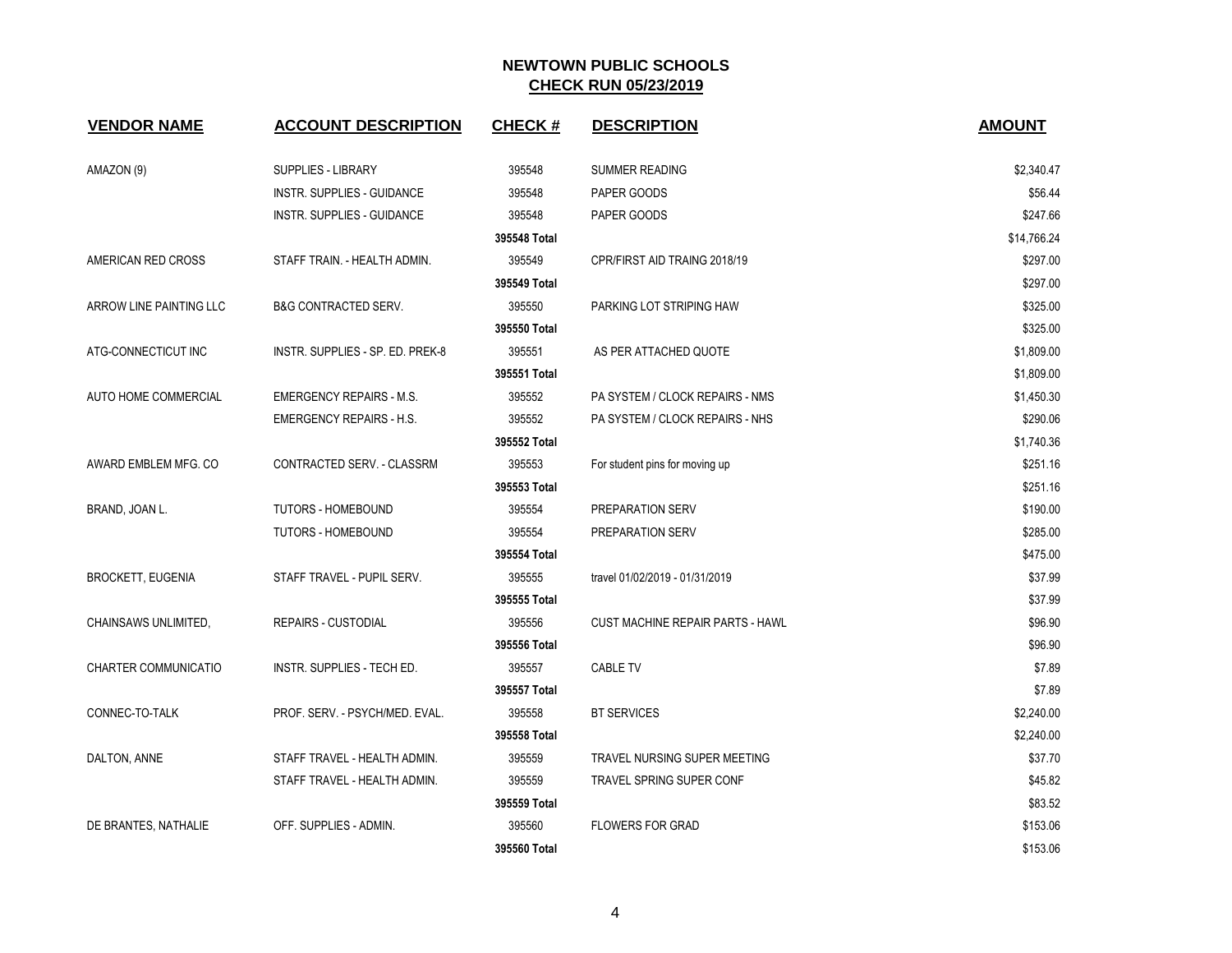| <b>VENDOR NAME</b>              | <b>ACCOUNT DESCRIPTION</b>          | <b>CHECK#</b> | <b>DESCRIPTION</b>                                                      | <b>AMOUNT</b> |
|---------------------------------|-------------------------------------|---------------|-------------------------------------------------------------------------|---------------|
| DELL MARKETING L.P.             | REPAIRS - INFO. TECH.               | 395561        | Small repairs, parts, chargers etc. Dell laptops and Computers          | \$373.10      |
|                                 |                                     | 395561 Total  |                                                                         | \$373.10      |
| DEMCO INC.                      | SUPPLIES - LIBRARY                  | 395562        | Assorted library supplies and signage. See attached quote               | \$1,974.89    |
|                                 | SUPPLIES - LIBRARY                  | 395562        | Shipping                                                                | \$75.86       |
|                                 |                                     | 395562 Total  |                                                                         | \$2,050.75    |
| ERIC ARMIN INC.                 | INSTR. SUPPLIES - MATH              | 395563        | Items for math Department per attached list.                            | \$3,725.18    |
|                                 | <b>INSTR. SUPPLIES - MATH</b>       | 395563        | ship                                                                    | \$37.25       |
|                                 |                                     | 395563 Total  |                                                                         | \$3,762.43    |
| FOLLETT SCHOOL SOLUTIONS        | SUPPLIES - LIBRARY                  | 395564        | <b>NUTMEG BOOK</b>                                                      | \$499.78      |
|                                 | SUPPLIES - LIBRARY                  | 395564        | <b>NUTMEG BOOK</b>                                                      | \$259.02      |
|                                 | SUPPLIES - LIBRARY                  | 395564        | <b>NUTMEG BOOK</b>                                                      | \$39.89       |
|                                 |                                     | 395564 Total  |                                                                         | \$798.69      |
| FOX, ANITA                      | STAFF TRAVEL - CLASSROOM            | 395565        | travel reimbursement to Teacher Leadership Fellowship Program Institute | \$46.17       |
|                                 |                                     | 395565 Total  |                                                                         | \$46.17       |
| FREAS, THOM                     | CONTRACTED SERV. - MUSIC            | 395566        | CONCERT RECORDING-NEWTOWN NIGHT OF JAZZ-CHORUS CONCERT                  | \$1,400.00    |
|                                 |                                     | 395566 Total  |                                                                         | \$1,400.00    |
| GOVCONNECTION, INC.             | CONTRACTED SERV. - LIBRARY          | 395567        | Replacement bulb for Epson projector.                                   | \$73.95       |
|                                 |                                     | 395567 Total  |                                                                         | \$73.95       |
| <b>HAT CITY PAPER &amp; SUP</b> | <b>B&amp;G SUPPLIES - CUSTODIAL</b> | 395568        | PAPER PRODUCTS, LYSOL, SPONGES, VACUUM BAG, FOAM SOAP                   | \$55.65       |
|                                 | <b>B&amp;G SUPPLIES - CUSTODIAL</b> | 395568        | PAPER PRODUCTS, LYSOL, SPONGES, VACUUM BAG, FOAM SOAP                   | \$4,503.15    |
|                                 | <b>B&amp;G SUPPLIES - CUSTODIAL</b> | 395568        | PAPER PRODUCTS, LYSOL, SPONGES, VACUUM BAG, FOAM SOAP                   | \$129.89      |
|                                 |                                     | 395568 Total  |                                                                         | \$4,688.69    |
| HERFF JONES, INC                | PRINTING - ADMIN.                   | 395569        | <b>GRADUATION DIPLOMAS</b>                                              | \$2,098.99    |
|                                 |                                     | 395569 Total  |                                                                         | \$2,098.99    |
| <b>HOUGHTON MIFFLIN COM</b>     | INSTR. SUPPLIES - PSYCH.            | 395570        | WJ1V COGNITIVE RESPONSE BOOK 1588317                                    | \$138.22      |
| <b>HOUGHTON MIFFLIN COM</b>     | INSTR. SUPPLIES - PSYCH.            | 395570        | <b>SHIPPING</b>                                                         | \$13.82       |
|                                 |                                     | 395570 Total  |                                                                         | \$152.04      |
| MAHARD'S PIANO SERVICE, L       | <b>REPAIRS - MUSIC</b>              | 395571        | <b>INSTRUMENT REPAIRS</b>                                               | \$480.00      |
|                                 |                                     | 395571 Total  |                                                                         | \$480.00      |
| MASON W.B. INC.                 | OFF. SUPPLIES - BUS. SERV.          | 395572        | SUPPLIES 2018/19                                                        | \$58.89       |
|                                 | OFF. SUPPLIES - BUS. SERV.          | 395572        | COFFEE 20081/19                                                         | \$76.96       |
|                                 | OFF. SUPPLIES - BUS. SERV.          | 395572        | <b>WATER 2018/19</b>                                                    | \$59.90       |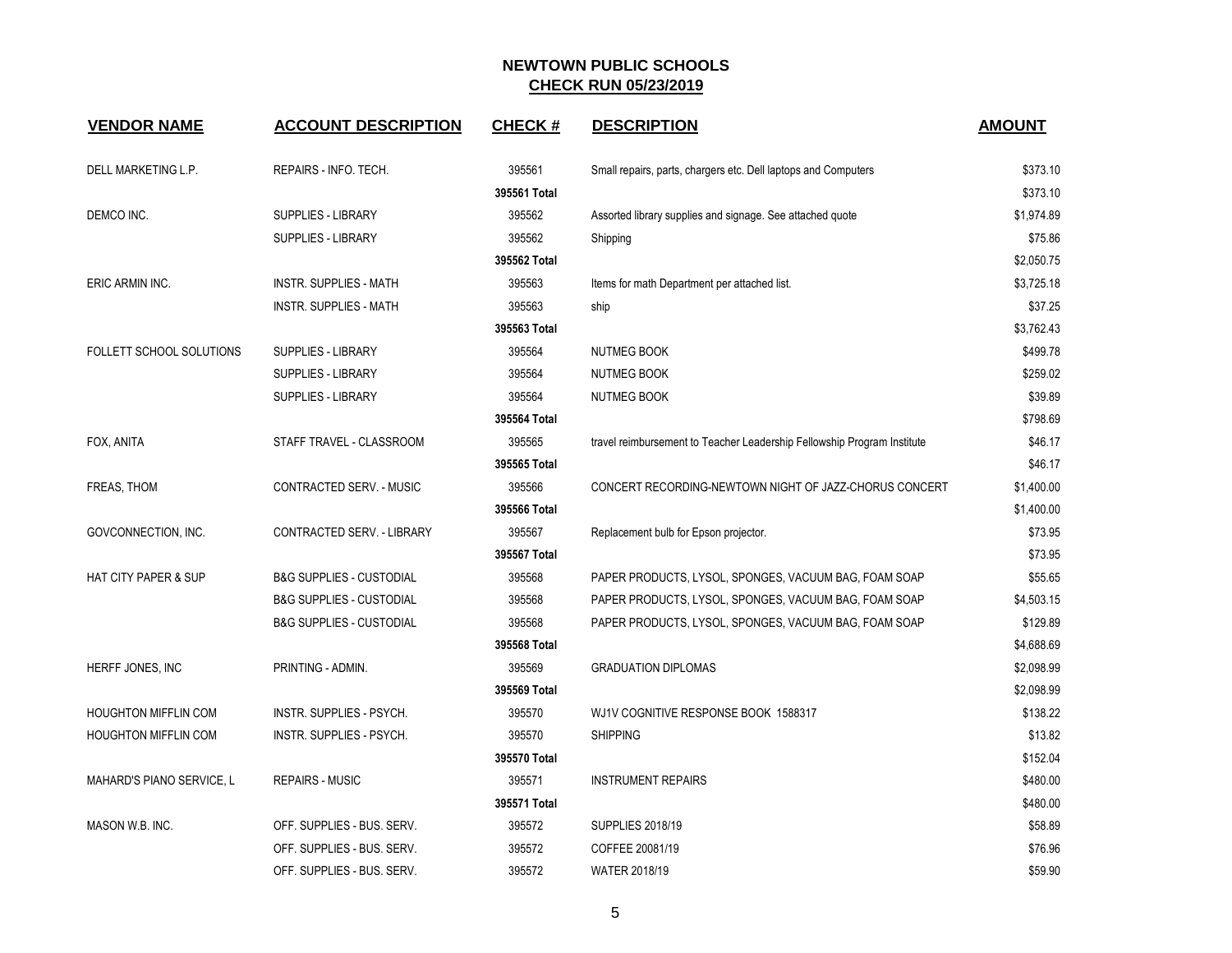| <b>VENDOR NAME</b>           | <b>ACCOUNT DESCRIPTION</b>          | <b>CHECK#</b> | <b>DESCRIPTION</b>                                                     | <b>AMOUNT</b> |
|------------------------------|-------------------------------------|---------------|------------------------------------------------------------------------|---------------|
| MASON W.B. INC.              | OFF. SUPPLIES - BUS. SERV.          | 395572        | <b>SUPPLIES 2018/19</b>                                                | \$12.84       |
|                              | INSTR. SUPPLIES - SP. ED. H.S.      | 395572        | NHS SUPPLIES                                                           | \$65.97       |
|                              | OFF. SUPPLIES - ADMIN.              | 395572        | <b>COPY PAPER</b>                                                      | \$35.64       |
|                              | INSTR. SUPPLIES - SP. ED. H.S.      | 395572        | <b>NHS SUPPLIES</b>                                                    | \$186.11      |
|                              | INSTR. SUPPLIES - GIFTED            | 395572        | SUPPLIES FOR GIFTED                                                    | \$382.30      |
|                              | <b>B&amp;G SUPPLIES - CUSTODIAL</b> | 395572        | TRASH BAGS, STRIPPING PADS - CUST SUPPLIES                             | \$8,774.88    |
|                              | INSTR. SUPPLIES - CLASSROOM         | 395572        | Flagship copy paper, WBM21200, 8.5 x 11, no shipping                   | \$1,129.60    |
|                              | INSTR. SUPPLIES - CLASSROOM         | 395572        | For copy paper, colored paper, and other items needed for school year. | \$550.10      |
|                              | INSTR. SUPPLIES - CLASSROOM         | 395572        | Copy paper and office supplies                                         | \$489.28      |
|                              |                                     | 395572 Total  |                                                                        | \$11,822.47   |
| MAYVILLE, ERIK PH.D., B      | PROF. SERV. - PSYCH/MED. EVAL.      | 395573        | PROF. SERV. - PSYCH/MED. EVAL.                                         | \$3,700.00    |
|                              |                                     | 395573 Total  |                                                                        | \$3,700.00    |
| <b>MITCHELL</b>              | FUEL FOR VEHICLES - TRANS.          | 395574        | PROPANE 1200.0 GAS                                                     | \$1,548.00    |
|                              | FUEL FOR VEHICLES - TRANS.          | 395574        | PROPANE 1400.0 GAS                                                     | \$1,806.00    |
|                              |                                     | 395574 Total  |                                                                        | \$3,354.00    |
| MORSE & CO, E.A.             | <b>REPAIRS - CUSTODIAL</b>          | 395575        | <b>CUSTODIAL MACHINE REPAIRS - SH</b>                                  | \$543.38      |
|                              |                                     | 395575 Total  |                                                                        | \$543.38      |
| NEEB, RICH                   | STAFF TRAIN. - SCIENCE              | 395576        | Encumber for travel reimbursement.                                     | \$182.35      |
|                              |                                     | 395576 Total  |                                                                        | \$182.35      |
| NEWTOWN CULINARY DEPT.       | CONTRACTED SERV. - B.O.E.           | 395577        | <b>ADMIN BREAKFAST</b>                                                 | \$300.00      |
|                              |                                     | 395577 Total  |                                                                        | \$300.00      |
| <b>NEWTOWN FOOD SERVICES</b> | OFF./MEETING SUPPLIES - B.O.E.      | 395578        | <b>ASSOR PASTRIES</b>                                                  | \$150.00      |
|                              | INSTR. SUPPLIES - CLASSROOM         | 395578        | PRINCIPAL S BREAKFAST MEETINGS                                         | \$89.70       |
|                              | OFF. SUPPLIES - ADMIN.              | 395578        | For professional Development Refreshments during school year.          | \$90.00       |
|                              |                                     | 395578 Total  |                                                                        | \$329.70      |
| NEWTOWN HARDWARE             | <b>B&amp;G SUPPLIES - MAINT.</b>    | 395579        | MAINT SUPPLIES 2018-2019                                               | \$13.49       |
|                              | <b>B&amp;G SUPPLIES - MAINT.</b>    | 395579        | MAINT SUPPLIES 2018-2019                                               | \$124.06      |
|                              | <b>B&amp;G SUPPLIES - MAINT.</b>    | 395579        | MAINT SUPPLIES 2018-2019                                               | \$12.59       |
|                              | <b>B&amp;G SUPPLIES - MAINT.</b>    | 395579        | MAINT SUPPLIES 2018-2019                                               | \$80.96       |
| NEWTOWN HARDWARE             | <b>B&amp;G SUPPLIES - MAINT.</b>    | 395579        | MAINT SUPPLIES 2018-2019                                               | \$10.76       |
|                              | <b>B&amp;G SUPPLIES - MAINT.</b>    | 395579        | MAINT SUPPLIES 2018-2019                                               | \$15.54       |
|                              | <b>B&amp;G SUPPLIES - MAINT.</b>    | 395579        | MAINT SUPPLIES 2018-2019                                               | \$7.19        |